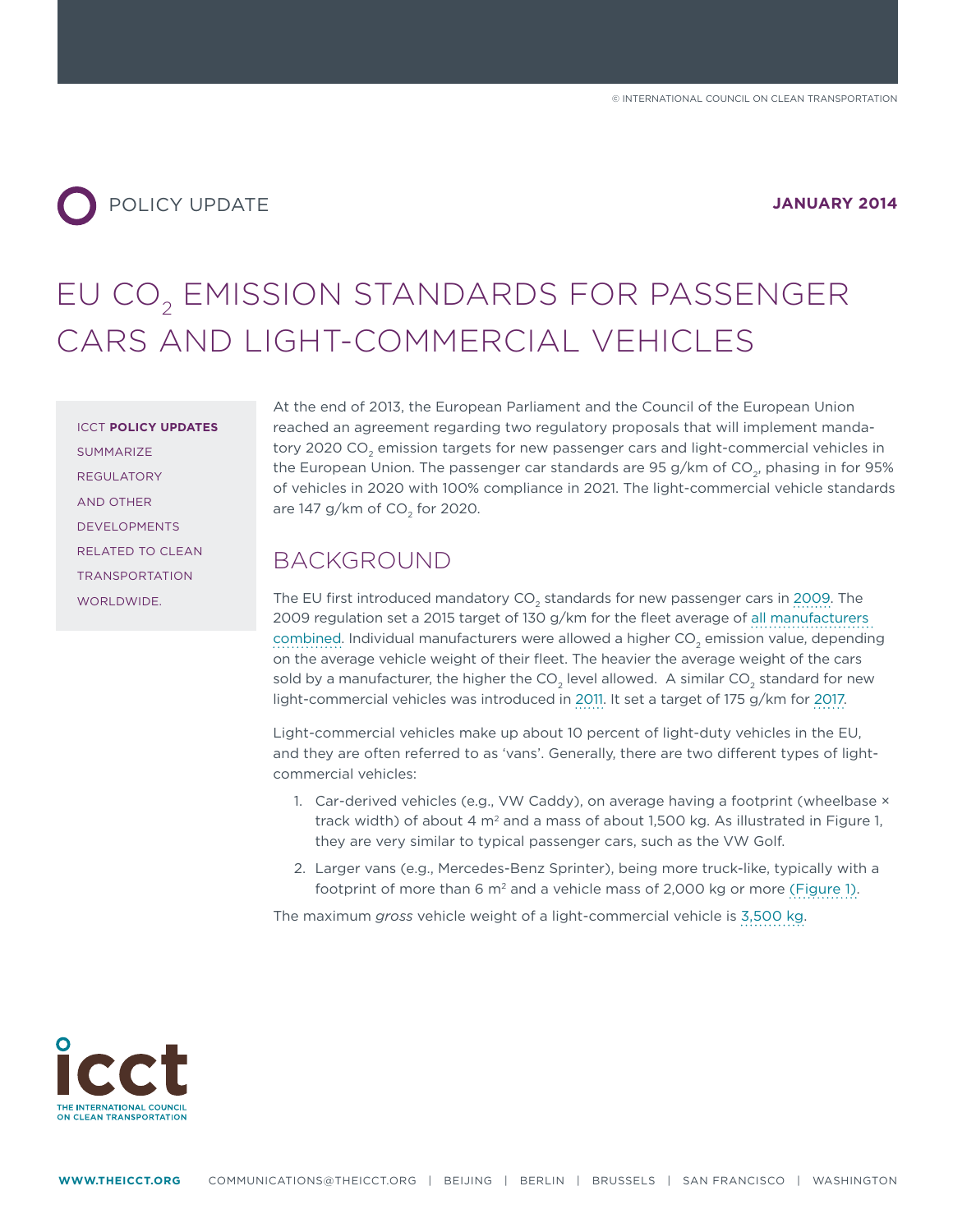

**Figure 1.** Characteristics of passenger cars and light-commercial vehicles (vans) in the EU: market share, vehicle mass, and vehicle size (footprint). *Data source: [European Vehicle Market Statistics](http://www.theicct.org/european-vehicle-market-statistics-2013)  [Pocketbook 2013.](http://www.theicct.org/european-vehicle-market-statistics-2013)*

In July 2012, the European Commission put forward two regulatory proposals to set mandatory CO<sub>2</sub> standards for new cars and vans in [2020.](http://www.theicct.org/eu-2020-co2-emission-standards-cars-and-vans) EU legislative procedures require that any regulatory proposal by the European Commission be discussed and voted on in the European Parliament, as well as in [the Council of the European](http://www.transportpolicy.net/index.php?title=EU:_Regulatory_Background)  Union<sup>1</sup>. In the European Parliament, the Environment Committee has the lead on regulation of  $CO<sub>2</sub>$  from vehicles. The Environment Committee voted on the 2020 CO<sub>2</sub> standards in [April 2013.](http://www.theicct.org/blogs/staff/eu-vote-cars-co2) After negotiations between Parliament and Council, a compromise deal was reached at the end of June 2013. However, in an [unprecedented move](http://www.theicct.org/blogs/staff/midsummer-nights-skullduggery) the German government prevented a formal vote scheduled for June 27, 2013. Another round of negotiations between the European Parliament and Council followed (see [here](http://www.theicct.org/blogs/staff/eu-co2-standards-thriller-continued) and [here](http://www.theicct.org/blogs/staff/latest-eu-bazaar-carpet-trading-emissions-trading)). On October 4, an agreement was reached on the regulation for vans, followed by an agreement on [passenger cars](http://www.consilium.europa.eu/uedocs/cms_Data/docs/pressdata/en/envir/139786.pdf) on November 29. For the final agreement on cars, a phase-in provision that effectively delays the 95 g/km target from 2020 to 2021, was introduced. Both regulations must still be formally adopted by the European Parliament and the European Council. This will happen in early 2014, and it is regarded as a formality, with no further modifications or delays expected.

### KEY ELEMENTS OF THE REGULATIONS

For the regulation on passenger cars:

- » A target value of **95 g/km of CO<sub>2</sub> for 2020** for the new car fleet is set. However, there is a [one-year phase-in](http://www.theicct.org/blogs/staff/eu-co2-standards-thriller-continued) period, requiring 95 percent of new car sales to comply with the target in 2020 and 100 percent from the end of 2020 onwards. Effectively, the 95 g/km target therefore applies from 2021 on.
- » Vehicle weight is retained as the underlying utility [parameter](http://www.theicct.org/evaluation-parameter-based-vehicle-emissions-targets-eu), i.e., the heavier a manufacturer's car fleet, the higher the  $CO<sub>2</sub>$  emission value allowed by the regulation. The [factor](http://www.theicct.org/blogs/staff/detailing-eu2020-co2emissionregs-cars) used is 0.0333, meaning that for every 100 kg additional

<sup>1</sup> The Council of the European Union is made up of the governments of the EU member states.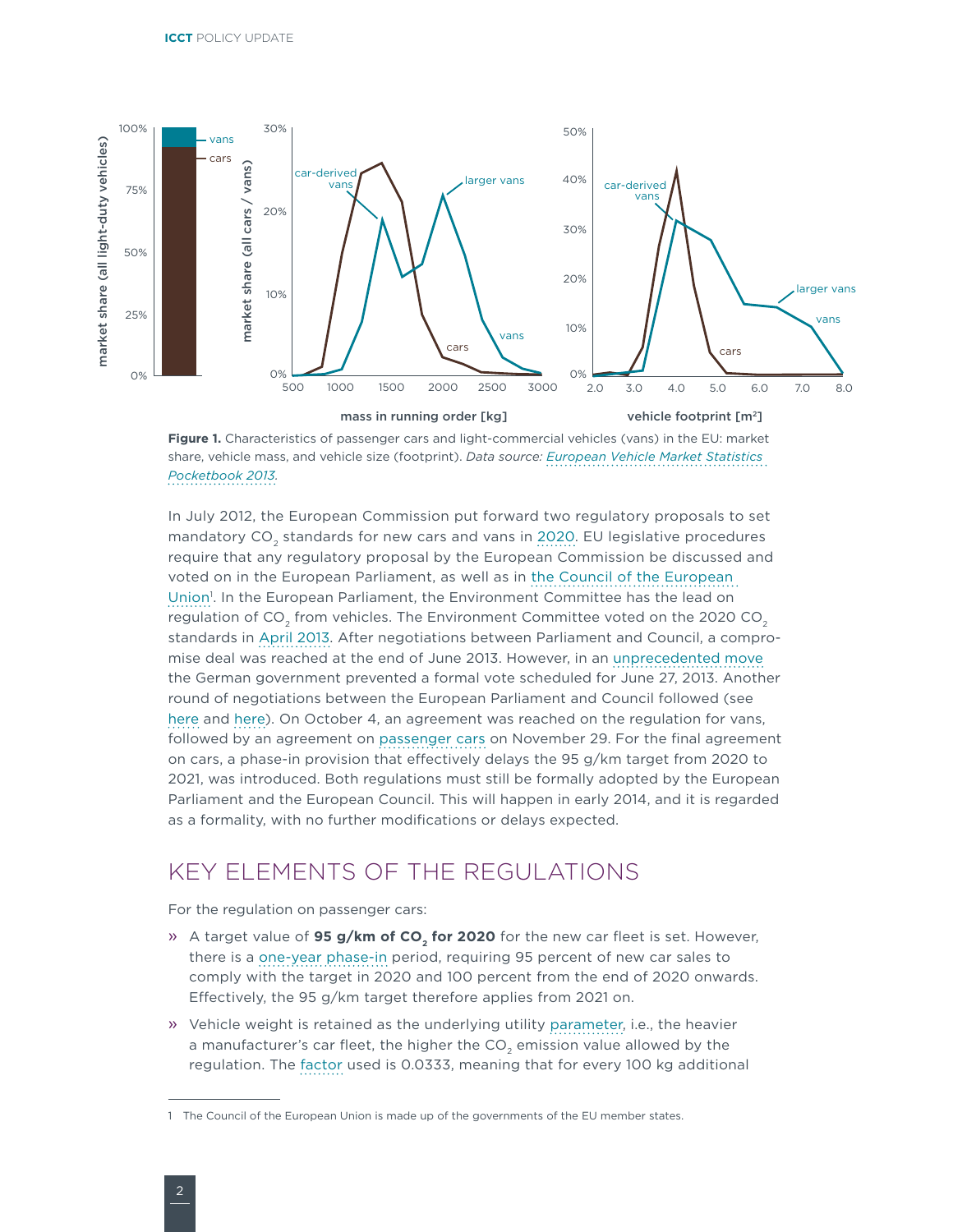vehicle weight, the emission of 3.33 g/km more of  $CO<sub>2</sub>$  is allowed. For the post-2020 time period, other parameters, such as vehicle footprint, will be [considered](http://www.theicct.org/blogs/staff/eu-vote-cars-co2).

- » [Super-credits](http://www.transportenvironment.org/publications/effect-lithuanian-proposal-european-parliament-car-co2-emissions-targets-0) for low-emission vehicles. Between 2020 and 2022, every car with  $CO<sub>2</sub>$  emissions of less than 50 g/km will count more towards meeting the fleet average than cars with emissions above that cutoff. The weighting factors are: 2.00 (2020), 1.67 (2021) and 1.33 (2022). The limit for the use of super-credits, expressed as the difference between average fleet  $CO<sub>2</sub>$  emissions calculated with and without the application of super-credits, is set at a maximum of 7.5 g/km for the three years 2020–2022 combined.
- » Test procedure: [The new test procedure](http://www.theicct.org/wltp-november2013-update) (WLTP) should be applied "at the earliest opportunity". In this context, the 2020 CO<sub>2</sub> targets will be adjusted to the WLTP, making use of the results of a NEDC-WLTP correlation study, to ensure comparable stringency for manufacturers and classes of vehicles. Deviations between the approval  $CO<sub>2</sub>$  emission values and ["real-world" emissions](http://www.theicct.org/laboratory-road) should be addressed, including consideration of an independent in-service conformity test procedure that would test a representative sample of vehicles offered for sale.
- » [Eco-innovations:](http://ec.europa.eu/clima/news/articles/news_2013031301_en.htm) As was the case with the 2015 regulation, manufacturers can apply for a maximum of 7 g/km of credits for the use of "innovative technologies" whose benefits are not adequately captured by the test cycle. This applies only until the WLTP is introduced.
- » Excess emission premium for manufacturers failing to meet their emissions target: €95 for every g/km of excess emissions per vehicle. A previous concession, setting a lower excess emission premium for the first three g/km of excess emissions, is discontinued.
- » A review clause to establish  $CO<sub>2</sub>$  emission targets for the period beyond 2020. By 31 December 2015, the European Commission is required to review the specific emission targets, modalities, and other aspects of the regulation needed to set standards beyond 2020. The review clause also states that a "clear emissions reduction trajectory, comparable to that achieved in the period to 2020" shall be maintained. The European Parliament in its [April vote](http://www.theicct.org/blogs/staff/eu-vote-cars-co2) recommended an indicative target range of 68–78 g/km for 2025.

For the vans regulation:

- » A target value of 147 g/km of CO<sub>2</sub> for 2020 is set.
- » Vehicle weight is retained as the underlying [parameter](http://www.theicct.org/evaluation-parameter-based-vehicle-emissions-targets-eu), with a slope factor of 0.0960, meaning that for every 100 kg additional vehicle weight the emission of 9.60 g/km more of CO<sub>2</sub> is allowed.
- » Test procedure: [The new test procedure](http://www.theicct.org/wltp-november2013-update) (WLTP) should be applied "at the earliest opportunity". In this context, the 2020 CO<sub>2</sub> targets will be adjusted to the WLTP, making use of the results of a NEDC-WLTP correlation study, to ensure comparable stringency for manufacturers and classes of vehicles. Deviations between the approval CO<sub>2</sub> emission values and emissions derived from vehicles offered for [sales](http://www.theicct.org/laboratory-road) should be addressed, including consideration of an independent in-service conformity test procedure that would test a representative sample of vehicles offered for sale.
- » Eco-innovations: Manufacturers can apply for a maximum of 7 g/km of credits for the use of "innovative technologies" whose benefits are not adequately captured by the test cycle.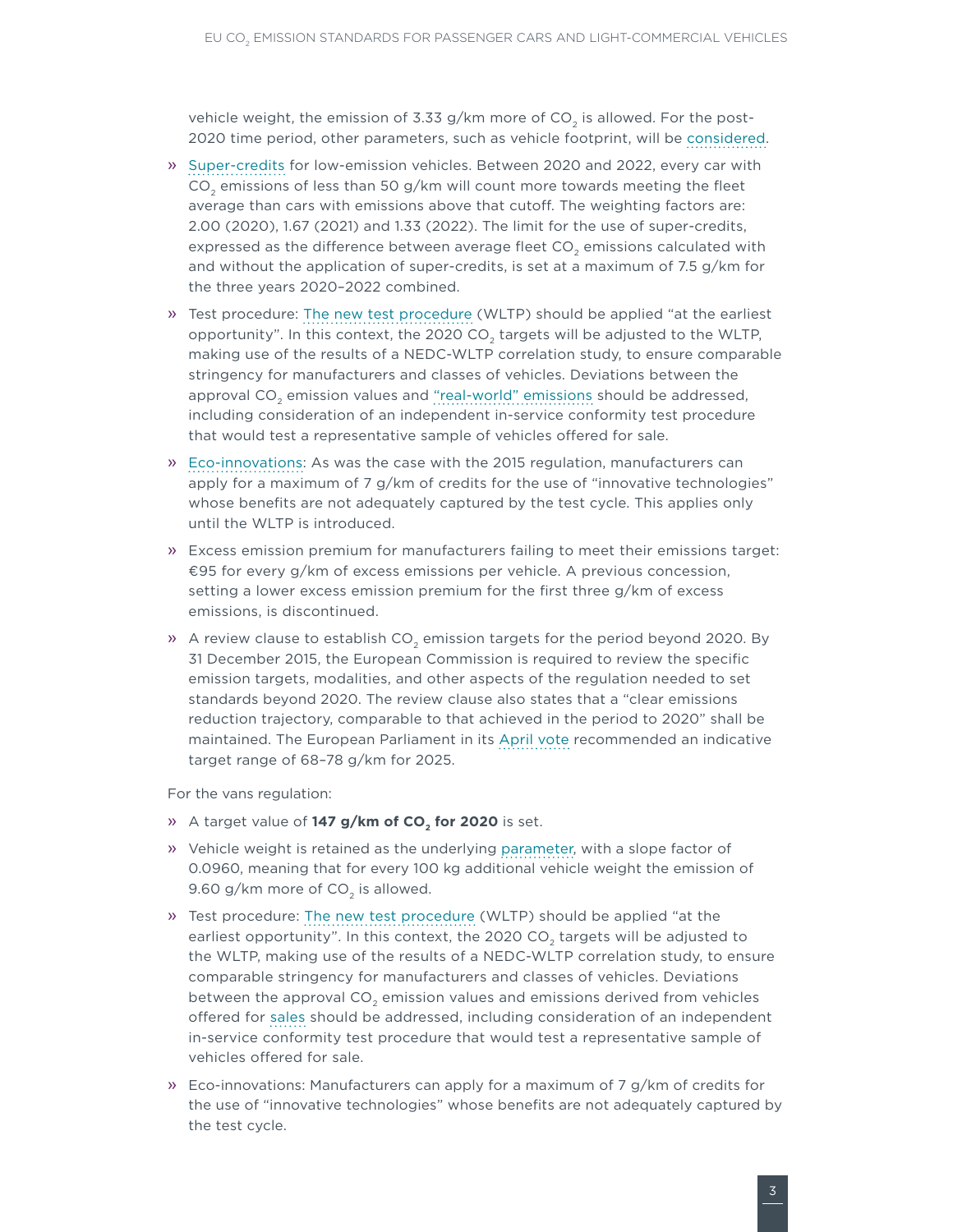- » Excess emission premium for manufacturers failing to meet their emissions target: €95 for any g/km of excess emissions per vehicle. A previous concession, setting a lower excess emission premium for the first three g/km of excess emissions, is discontinued.
- » A review clause that, by 31 December 2015, requires the European Commission to review the specific emission targets, modalities, and other aspects of the regulation in order to establish the  $CO<sub>2</sub>$  emission targets for the period beyond 2020.

## THE SITUATION TODAY

The existing  $CO<sub>2</sub>$  regulation for 2015 passenger cars has already led to noticeable results: the average  $CO<sub>2</sub>$  emission level of new cars dropped from about 160 g/km in [2006 to 132 g/km](http://www.eea.europa.eu//publications/co2-emissions-performance-of-car-1) in 2012 as measured over the European driving cycle, a 17 percent reduction. The annual reduction rate is about twice what it was before introduction of [mandatory emission targets](http://www.theicct.org/briefing-near-term-tech%20potential-new-cars-eu). Hence, the 2015 target of 130 g/km is close to being reached about two years in advance. Most manufacturers have met their individual 2015 target already [\(Figure 2\).](http://www.transportenvironment.org/publications/how-clean-are-europes-cars-2013)

The required reduction between 2015 and 2020 (effectively 2021, taking into account the phase-in provision) is 27 percent for all manufacturers. The 95 g/km target for 2020 corresponds to about 3.8 liters per 100 kilometer (l/100km) of fuel consumption. PSA and Toyota are already significantly over-complying with their 2015 targets, and are already on their way to meet their 2020 targets (Table 1 and Figure 4). There are a number of individual vehicle models that are commercially available today which already meet 2020 CO<sub>2</sub> emission targets [\(Figure 6\).](http://www.theicct.org/blogs/staff/art-cooking-popcorn-and-2013-eu-statistical-pocketbook)

For light-commercial vehicles, the average  $CO<sub>2</sub>$  emission in 2012 was [180 g/km.](http://www.eea.europa.eu/highlights/van-manufacturers-must-make-new) The 2017 target of 178 g/km is therefore close to being reached several years in advance (Figure 3). However, the light-commercial vehicle regulation assumes an average vehicle weight of 1,706 kg for the years until 2017, while the real average weight is currently 1,834 kg. Carrying out the 2017 target calculations on this basis—as required by the regulation the actual target for 2017 would be 187 g/km. This means that all manufacturers are already meeting their individual 2017 target in 2012 (Table 2).

For 2020, the light-commercial vehicle target is 147 g/km, which corresponds to roughly 5.6 l/100 km. For 2020, the vehicle weight used for the calculation of the fleet targets will be adjusted to reflect the real weight of the fleet. The average target will therefore be 147 g/km, independent of any future changes in vehicle weight. The required reduction between 2017 and 2020 is 16 percent. Most key manufacturers are already overcomplying with their 2017 target, and are on the right path to meet their 2020 targets (Figure 5, Table 2).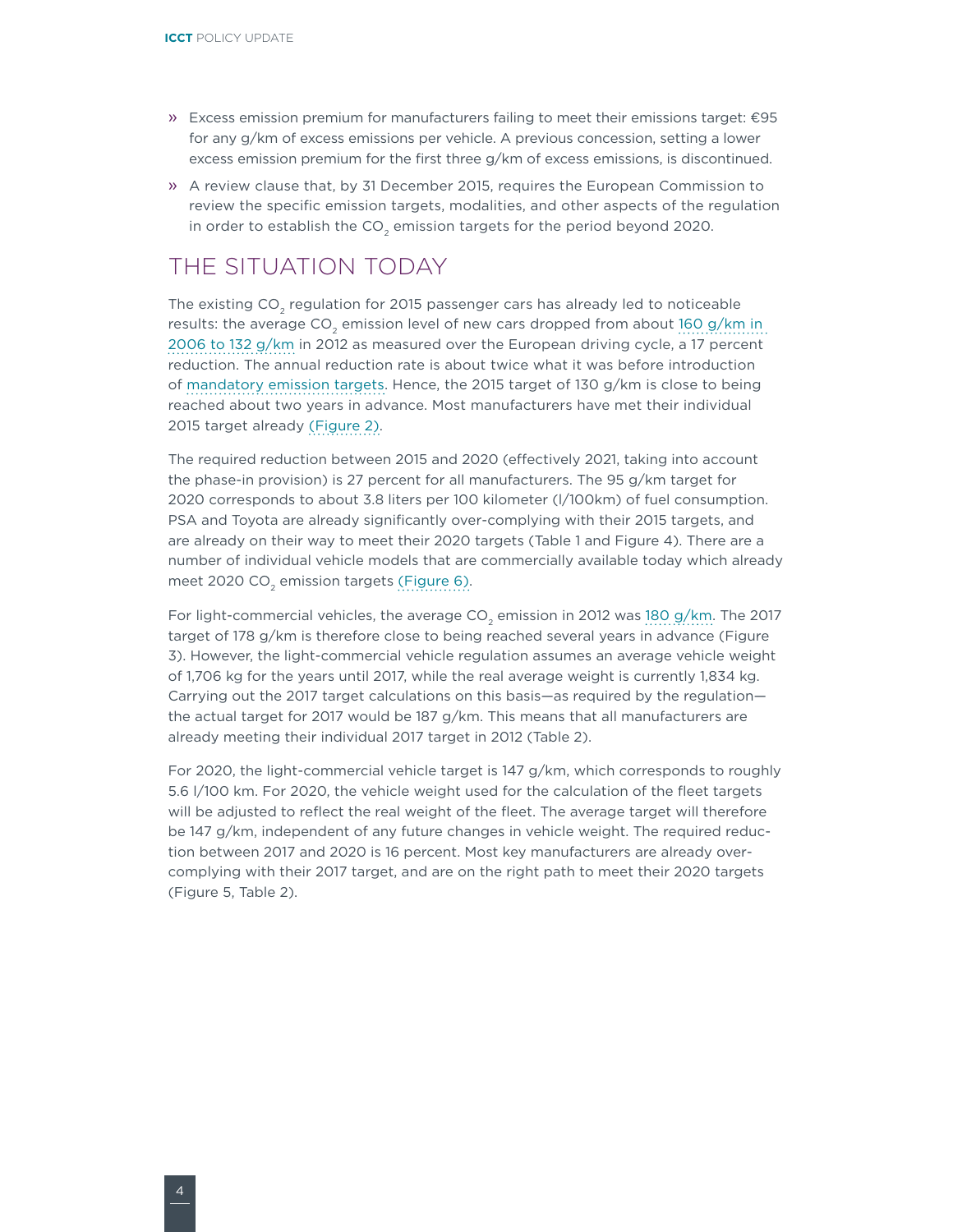

**Figure 2.** 2012 performance of key EU passenger car manufacturers, including 2015 and 2020 (effectively 2021) target lines. *Data source: [EEA](http://www.eea.europa.eu//publications/co2-emissions-performance-of-car-1)*.

**Table 1.** 2012 performance of key EU passenger car manufacturers, including 2015 and 2020 (effectively 2021) targets.

**Market share Mass [kg] CO<sub>2</sub> [g/km]**<br>2015 2020 **Daimler** 5% 1583 143 140 101 **Iveco** 1% 2487 230 248 210 **BMW** 6% 1563 138 139 100 **Daimler** 9% 2245 219 225 186 **GM** 8% 1445 134 133 96 **Toyota** 2% 1974 202 200 160 **Volkswagen** 25% 1417 133 132 96 **Ford** 12% 1842 189 188 148 **Average** 1400 132 130 95 **Volkswagen** 15% 1904 183 193 154 **Ford** 8% 1322 129 128 92 **Average** 1834 180 187 147 **Renault-Nissan** 12% 1329 128 128 93 **Renault-Nissan** 19% 1816 180 185 145 **Fiat (incl. Chrysler)** 6% 1209 124 123 89 **Toyota 1325 122 128 92 PSA (Peugeot-PSA (Peugeot-Citroën)** 12% <sup>1374</sup> <sup>122</sup> <sup>130</sup> <sup>94</sup> **Fiat** 10% <sup>1647</sup> <sup>157</sup> <sup>170</sup> <sup>129</sup>



**Figure 3.** 2012 performance of key EU light-commercial vehicle manufacturers, including 2017 and 2020 target lines. *Data source: [EEA](http://www.eea.europa.eu/highlights/van-manufacturers-must-make-new)*.

| $CO2$ [g/km] |      |      |                                  | <b>Market</b> | <b>Mass</b> | $CO2$ [g/km] |      |      |  |
|--------------|------|------|----------------------------------|---------------|-------------|--------------|------|------|--|
| 2012         | 2015 | 2020 |                                  | share         | [kg]        | 2012         | 2017 | 2020 |  |
| 143          | 140  | 101  | <b>Iveco</b>                     | 1%            | 2487        | 230          | 248  | 210  |  |
| 138          | 139  | 100  | <b>Daimler</b>                   | 9%            | 2245        | 219          | 225  | 186  |  |
| 134          | 133  | 96   | Toyota                           | 2%            | 1974        | 202          | 200  | 160  |  |
| 133          | 132  | 96   | Ford                             | 12%           | 1842        | 189          | 188  | 148  |  |
| 132          | 130  | 95   | Volkswagen                       | 15%           | 1904        | 183          | 193  | 154  |  |
| 129          | 128  | 92   | Average                          |               | 1834        | 180          | 187  | 147  |  |
| 128          | 128  | 93   | <b>Renault-Nissan</b>            | 19%           | 1816        | 180          | 185  | 145  |  |
| 124          | 123  | 89   | <b>GM</b>                        | 6%            | 1767        | 178          | 181  | 141  |  |
| 122          | 128  | 92   | <b>PSA (Peugeot-</b><br>Citroën) | 21%           | 1638        | 159          | 169  | 128  |  |
| 122          | 130  | 94   | Fiat                             | 10%           | 1647        | 157          | 170  | 129  |  |

**Table 2.** 2012 performance of key EU light-commercial vehicle manufacturers, including 2017 and 2020 targets.

### PASSENGER CARS LIGHT-COMMERCIAL VEHICLES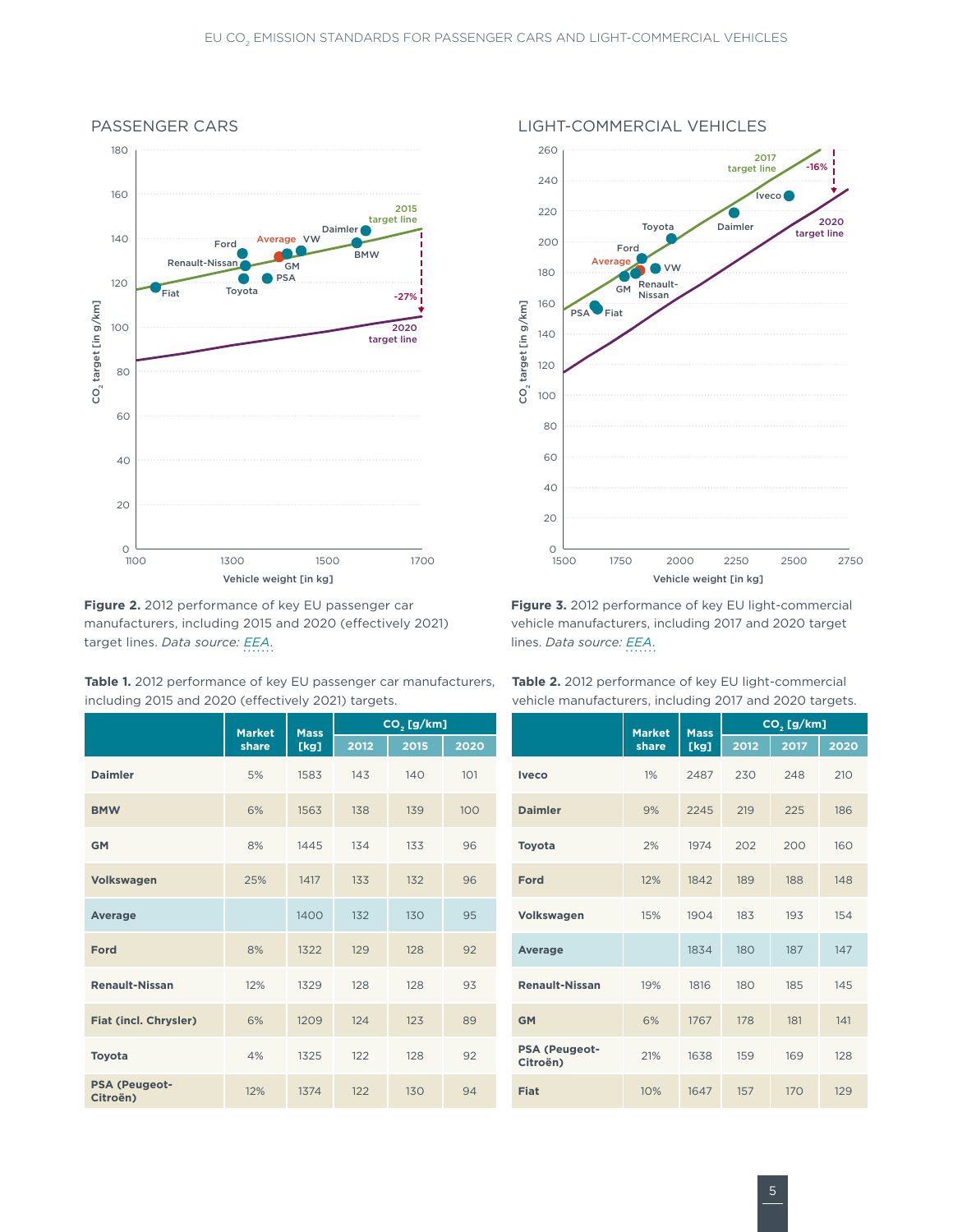

**Figure 4.** Average 2012 fuel consumption (in l/100 km, bold) and  $CO<sub>2</sub>$  emission level (in  $g/km$ , in parentheses) of key EU passenger car manufacturers, including 2020 (effectively 2021) targets. Green bars represent the amount of over-compliance with 2015 standards in 2012.

**Figure 5.** Average 2012 fuel consumption (in l/100 km, bold) and CO<sub>2</sub> emission level (in g/km, in parentheses) of key EU light-commercial vehicle manufacturers, including 2020 target. Green bars represent the amount of overcompliance with 2015 standards in 2012.



Figure 6. CO<sub>2</sub> emissions of selected commercially available passenger car models in the EU in 2013.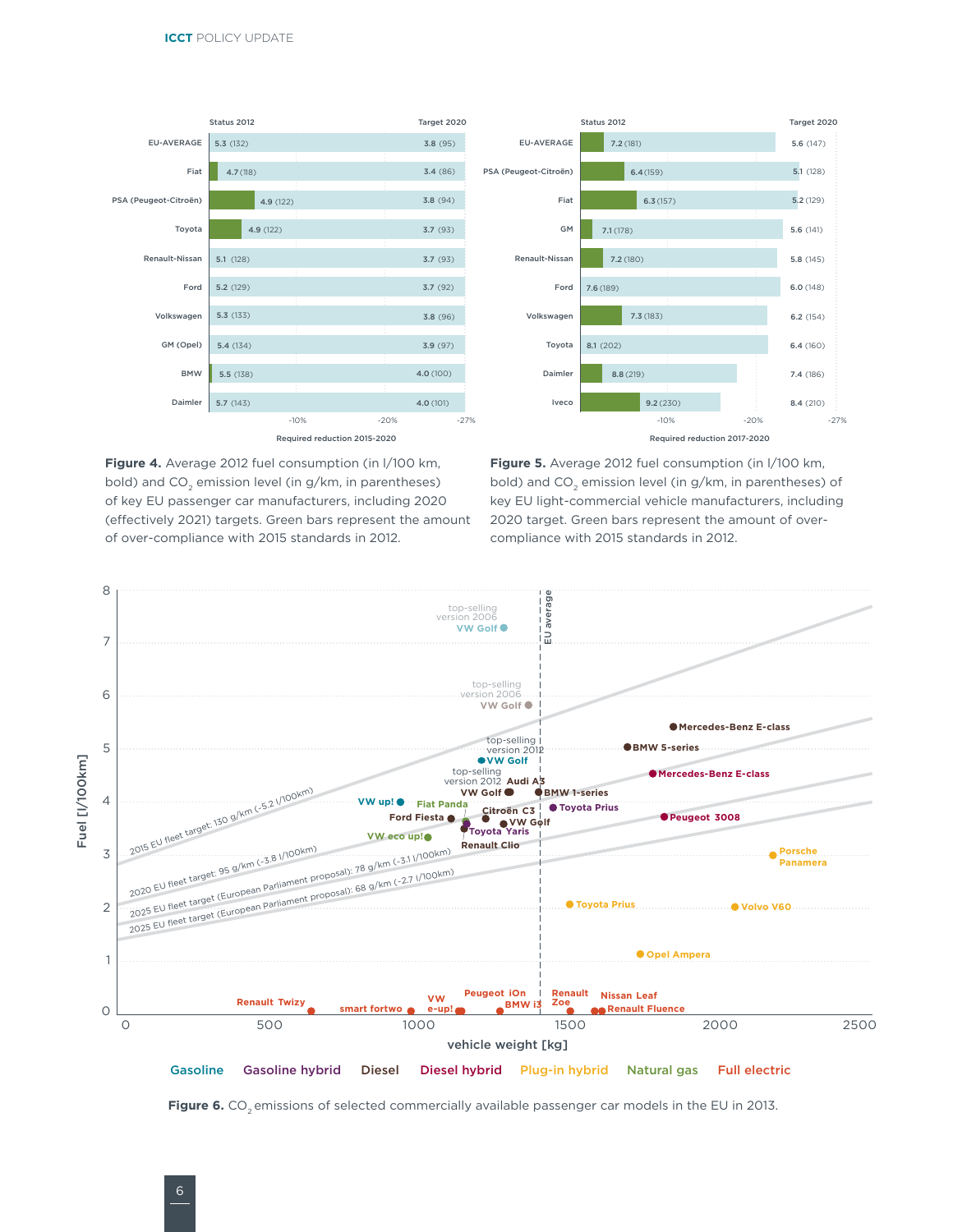### EXPECTED FEFFCTS OF THE REGULATIONS

The new regulations will reduce the average  $CO<sub>2</sub>$  emission level of new passenger cars to 95 g/km by 2020 (effectively 2021), which corresponds to a fuel consumption of about 3.8 l/100 km. For vans, it will be 147 g/km by 2020, which corresponds to about 5.6 l/100 km (Figure 7). Historical development and future targets for CO<sub>2</sub> emission levels [of new passenger cars and light-commercial vehicles in the EU. Effects of phase-in,](#page-6-0)  [super-credits and eco-innovations not shown here.\)](#page-6-0). The annual reduction rate required between 2012 and 2020 is about 4.0 percent for cars (3.6 percent if taking into account the 2021 phase-in provision) and the annual reduction rate between 2012 and 2020 for vans is about 2.5 percent. Before 2008, annual CO<sub>2</sub> reduction rates for cars were in the range of 1 percent, but increased to about 4 percent with the introduction of a mandatory Europe-wide CO<sub>2</sub> regulation and CO<sub>2</sub> based vehicle taxation in a number of [EU member states.](http://www.theicct.org/briefing-near-term-tech%20potential-new-cars-eu) For light-commercial vehicles, historical trend data are available to a [very limited extent only.](http://www.theicct.org/european-vehicle-market-statistics-2013)

All values given correspond to the current EU type-approval driving cycle, the NEDC. There exists statistical evidence that the "real-world"  $CO<sub>2</sub>$  emission levels of vehicles are [significantly higher,](http://www.theicct.org/blogs/staff/eu-consumer-organizations-asking-more-realistic-vehicle-testing) in the vicinity of 25 percent for [passenger cars](http://www.theicct.org/laboratory-road). With the introduction of the new driving cycle, the WLTP, it is expected that this gap between laboratory (type-approval) and on-road  $CO<sub>2</sub>$  and fuel consumption figures will be [reduced to some extent](http://www.theicct.org/wltp-november2013-update).



<span id="page-6-0"></span>Figure 7. Historical development and future targets for CO<sub>2</sub> emission levels of new passenger cars and light-commercial vehicles in the EU. Effects of phase-in, super-credits and eco-innovations not shown here.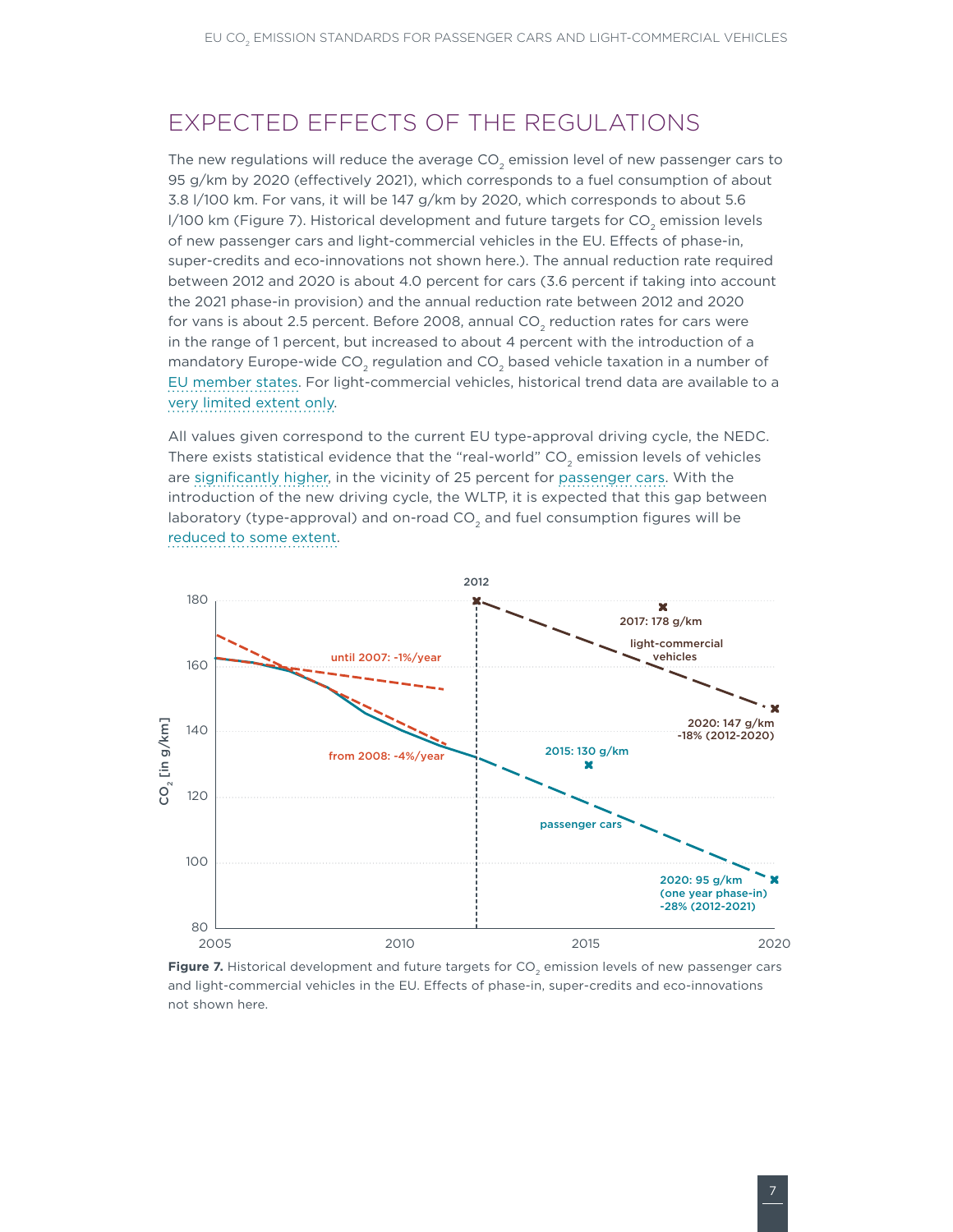In an underlying [impact assessment](http://eur-lex.europa.eu/LexUriServ/LexUriServ.do?uri=SWD:2012:0213:FIN:EN:PDF) for the original regulatory proposal (not taking into account any changes during the political negotiations with the European Parliament and Council), the European Commission quantified the expected effects of the proposed cars and vans regulations:

- » Fuel cost savings per car of around €340 in the first year, and an estimated total of €2,904–€3,836 over the vehicle's lifetime, as compared with the 2015 target. For vans, fuel cost savings are estimated to be around €400 in the first year and €3,363–€4,565 over the vehicle's lifetime.
- » €30 billion per year in total fuel cost savings for consumers.
- » An increase in EU GDP by €12 billion annually and in spending on employment by €9 billion per year.
- » A 25 percent reduction in fuel consumption, saving 160 million tons of oil between 2020 and 2030 at around €70 billion at today's prices.
- » Avoided CO<sub>2</sub> emissions of around 420 million tons in the period to 2030.
- » Negative abatement costs for  $CO<sub>2</sub>$  that is, the fuel savings are larger than the cost of complying, resulting in net savings of between  $\epsilon$ 80 and  $\epsilon$ 295 per ton of CO<sub>2</sub> avoided.

Calculations by the ICCT show that for the vehicle stock, CO<sub>2</sub> emission levels are expected to be about 185 megatons (MT) per year lower in 2030 than in the businessas-usual scenario (Figure 8). Of these 185 MT, about 130 MT are due to the introduction of the 95 g/km cars regulation for 2020, and about 10 MT are due to the 147 g/km vans regulation. The remaining 45 MT come from the 2015 / 2017 cars and vans regulation.



Figure 8. CO<sub>2</sub> emission levels of the EU light-duty vehicle fleet, including estimated savings due to the introduction of the cars and vans CO<sub>2</sub> regulation. *Data source: ICCT Global Transportation [Roadmap Model.](http://www.theicct.org/global-transportation-roadmap-model)*